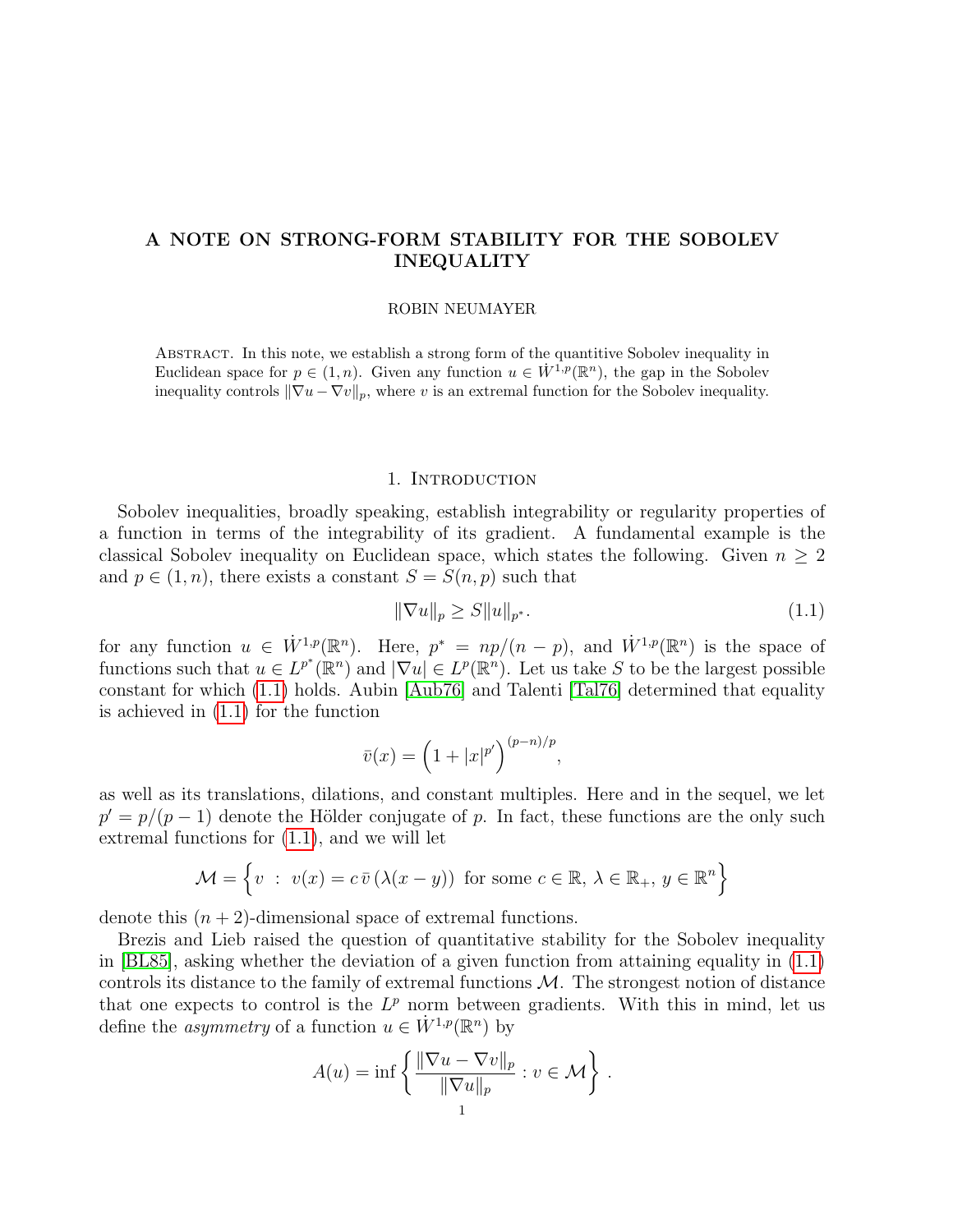#### $2\,$   $\,$  ROBIN NEUMAYER

Note that  $A(u)$  is invariant under the symmetries of the Sobolev inequality (translations, dilations, and constant multiples) and is equal to zero if and only if  $u \in \mathcal{M}$ . To quantify the deviation from equality in [\(1.1\)](#page-0-0), we define the *deficit* of a function  $u \in \dot{W}^{1,p}(\mathbb{R}^n)$  to be

$$
\delta(u) = \frac{\|\nabla u\|_p^{p'} - S^{p'} \|u\|_{p^*}^{p'}}{\|u\|_{p^*}^{p'}}
$$
 if  $p < 2$ 

and

$$
\delta(u) = \frac{\|\nabla u\|_p^p - S^p \|u\|_{p^*}^p}{\|u\|_{p^*}^p} \quad \text{if } p \ge 2.
$$

Like the asymmetry, the deficit is a non-negative functional that is invariant under translations, dilations, and constant multiples, and is equal to zero if and only if  $u \in \mathcal{M}$ .

By way of a concentration compactness argument as in [\[Lio85\]](#page-7-0), one readily establishes the qualitative stability of [\(1.1\)](#page-0-0). That is, if  $\{u_i\}$  is a sequence of functions with  $\delta(u_i) \to 0$ , then  $A(u_i) \rightarrow 0$ . The first quantitative result was established in the case  $p = 2$  in [\[BE91\]](#page-6-2), where Bianchi and Egnell showed that there is a dimensional constant C such that

$$
A(u)^2 \le C \,\delta(u) \,.
$$

This result, in addition to being optimal in the strength of the distance controlled, is sharp in the sense that the exponent 2 cannot be replaced by a smaller one. The proof relies strongly on the fact that  $W^{1,2}(\mathbb{R}^n)$  is a Hilbert space, and in the absence of this structure, the case when  $p \neq 2$  has proven much more difficult to treat. Nevertheless, in [\[CFMP09\]](#page-7-1), Cianchi, Fusco, Maggi, and Pratelli established a quantitative stability result in which the deficit controls the distance of a function to M in terms of the  $L^{p^*}$  norm; see Theorem [2.1](#page-4-0) below for a precise statement. The argument combines symmetrization arguments in the spirit of [\[FMP08\]](#page-7-2) with a mass transportation argument in one dimension. More recently, in [\[FN19\]](#page-7-3), Figalli and the author strengthened this result in the case  $p \geq 2$  by showing that the deficit of a function controls a power of  $A(u)$ . The main idea there was to view  $W^{1,p}(\mathbb{R}^n)$  as a weighted Hilbert space and to establish a spectral gap for the linearized operator in the second variation as in [\[BE91\]](#page-6-2). However, bounding the difference between the deficit and the second variation required the use of the main result of [\[CFMP09\]](#page-7-1).

In this note, we establish a reduction theoreom that, paired with [\[CFMP09\]](#page-7-1), allows us to deduce a strong-form quantitative stability result in which the deficit of a function controls a power of  $A(u)$ . For  $p \geq 2$ , this recovers the main result of [\[FN19\]](#page-7-3) with a simpler proof, while in the case  $p \in (1, 2)$ , it provides the first known quantitative estimate for  $(1.1)$  at the level of gradients.

<span id="page-1-0"></span>**Theorem 1.1.** Fix  $n \geq 2$  and  $p \in (1, n)$ . There exist constants  $C_1(n, p)$  and  $C_2(n, p)$  such that the following holds. For any  $u \in W^{1,p}(\mathbb{R}^n)$  and for any  $v \in \mathcal{M}$  with  $||u||_{p^*} = ||v||_{p^*}$ , we have

<span id="page-1-1"></span>
$$
\left(\frac{\|\nabla u - \nabla v\|_p}{\|u\|_{p^*}}\right)^{\alpha} \le C_1 \delta(u) + C_2 \frac{\|u - v\|_{p^*}}{\|u\|_{p^*}}.
$$
\n(1.2)

Here,  $\alpha = p'$  if  $p \in (1,2)$  and  $\alpha = p$  if  $p \in [2,n)$ .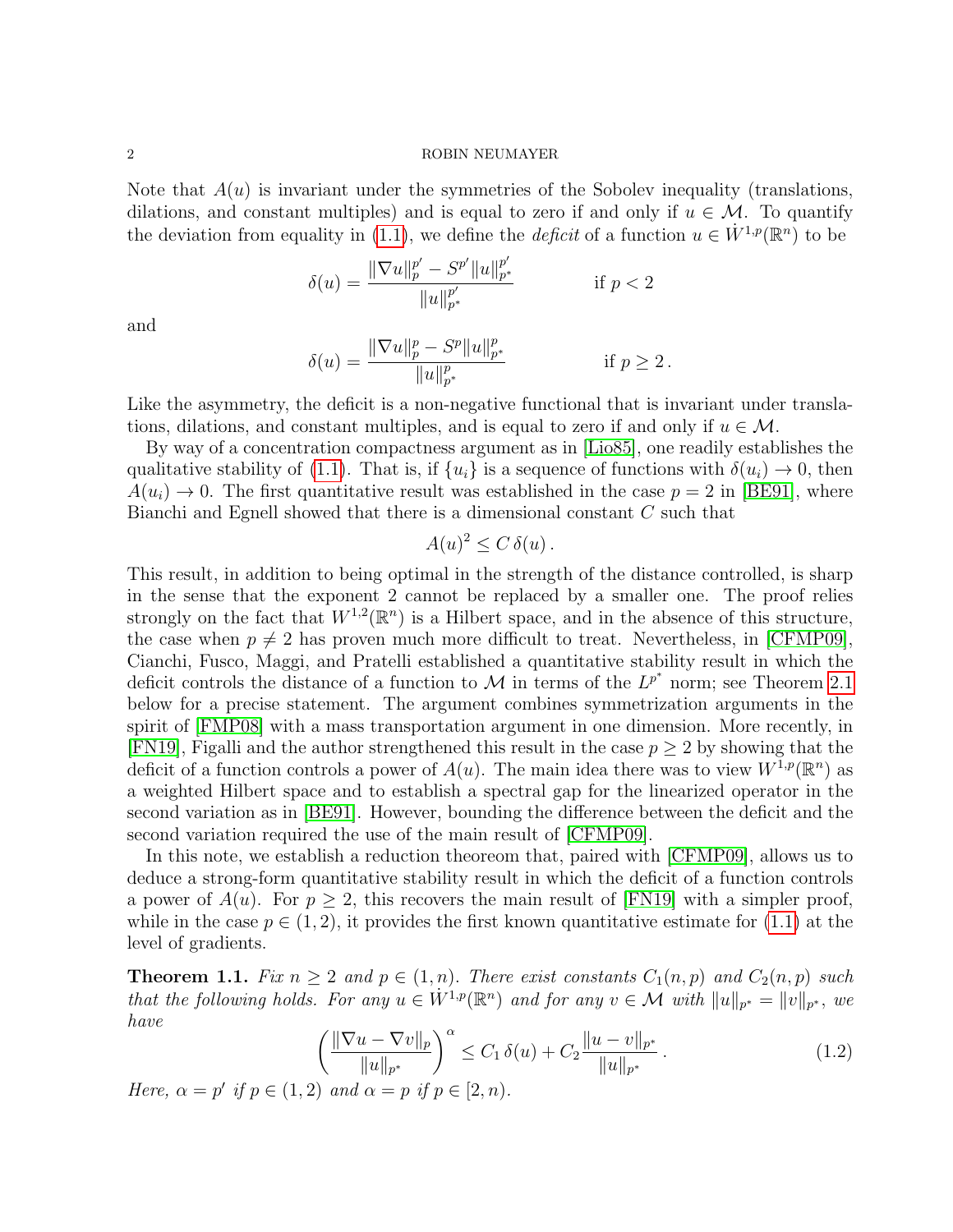Pairing Theorem [1.1](#page-1-0) with the main result of [\[CFMP09\]](#page-7-1) (Theorem [2.10](#page-4-1) below), we establish the following quantitative estimate.

<span id="page-2-0"></span>**Corollary 1.2.** Fix  $n \geq 2$  and  $p \in (1, n)$ . There exist constants  $C = C(n, p)$  and  $\beta = \beta(n, p)$ such that the following holds. For any  $u \in \dot{W}^{1,p}(\mathbb{R}^n)$ , we have

$$
A(u)^{\beta} \le C \,\delta(u) \,. \tag{1.3}
$$

The value of  $\beta$  in Corollary [1.2](#page-2-0) is given by

$$
\beta = \begin{cases} p' \left( p^* \left( 3 + 4p - \frac{3p+1}{n} \right) \right)^2 & \text{if } p \in (1, 2) \\ p \left( p^* \left( 3 + 4p - \frac{3p+1}{n} \right) \right)^2 & \text{if } p \in [2, n) \,. \end{cases}
$$

The proof of Theorem [1.1](#page-1-0) is elementary and at its core relies on the convexity of the function  $t \mapsto t^p$ . It is inspired by the recent paper [\[HS\]](#page-7-4), in which Hynd and Seuffert give a qualitative description of extremal functions in (a certain form of) Morrey's inequality. Interestingly, they are able to establish a quantitative stability result, even without knowing the explicit form of extremal functions.

Quantitive stability for Sobolev-type inequalities has been a topic of interest in recent years. Closely related to the main results here, a strong-form quantitative stability result was shown for the Sobolev inequality [\(1.1\)](#page-0-0) with  $p = 1$  in [\[FMP13\]](#page-7-5), following [\[FMP07,](#page-7-6) [Cia06\]](#page-7-7). Quantitative stability results have also been shown for (a different form of) Morrey's inequality [\[Cia08\]](#page-7-8), the log-Sobolev inequality [\[IM14,](#page-7-9) [BGRS14,](#page-6-3) [FIL16\]](#page-7-10), the higher order Sobolev inequality [\[BWW03,](#page-6-4) [GW10\]](#page-7-11), the fractional Sobolev inequality [\[CFW13\]](#page-7-12), Gagliardo-Nirenberg-Sobolev inequalities [\[CF13,](#page-6-5) [DT13,](#page-7-13) [DT16,](#page-7-14) [Seu,](#page-8-1) [Ngu\]](#page-8-2), and Strichartz inequalities [\[Neg\]](#page-7-15).

More broadly, strong-form stability estimates (in which the gap in a given inequality controls the strongest possible norm, typically involving the oscillation of a set or function) have been studied for various functional and geometric inequalities. For instance, such results have been shown for isoperimetric inequalities in Euclidean space [\[FJ14\]](#page-7-16), on the sphere [\[BDF17\]](#page-6-6), and in hyperbolic space [\[BDS15\]](#page-6-7), as well as for anisotropic [\[Neu16\]](#page-7-17) and Gaussian [\[Eld15,](#page-7-18) [BBJ17\]](#page-6-8) isoperimetric inequalities.

Apart from their innate interest from a variational perspective, quantitative stability estimates have found applications in the study of geometric problems [\[FM11,](#page-7-19) [CS13,](#page-7-20) [KM14\]](#page-7-21) and PDE [\[CF13,](#page-6-5) [DT16\]](#page-7-14). Certain applications, such as those in [\[FMM18,](#page-7-22) [CNT\]](#page-7-23), necessitate strong-form quantitative estimates of the type established here.

Acknowledgments: The author is supported by Grant No. DMS-1638352 at the Institute for Advanced Study.

## 2. Proofs of Theorem [1.1](#page-1-0) and Corollary [1.2](#page-2-0)

In the proof of Theorem [1.1,](#page-1-0) we will make use of the following version of Clarkson's inequalities for vector-valued functions, which state the following. Let  $F, G : \mathbb{R}^n \to \mathbb{R}^n$  with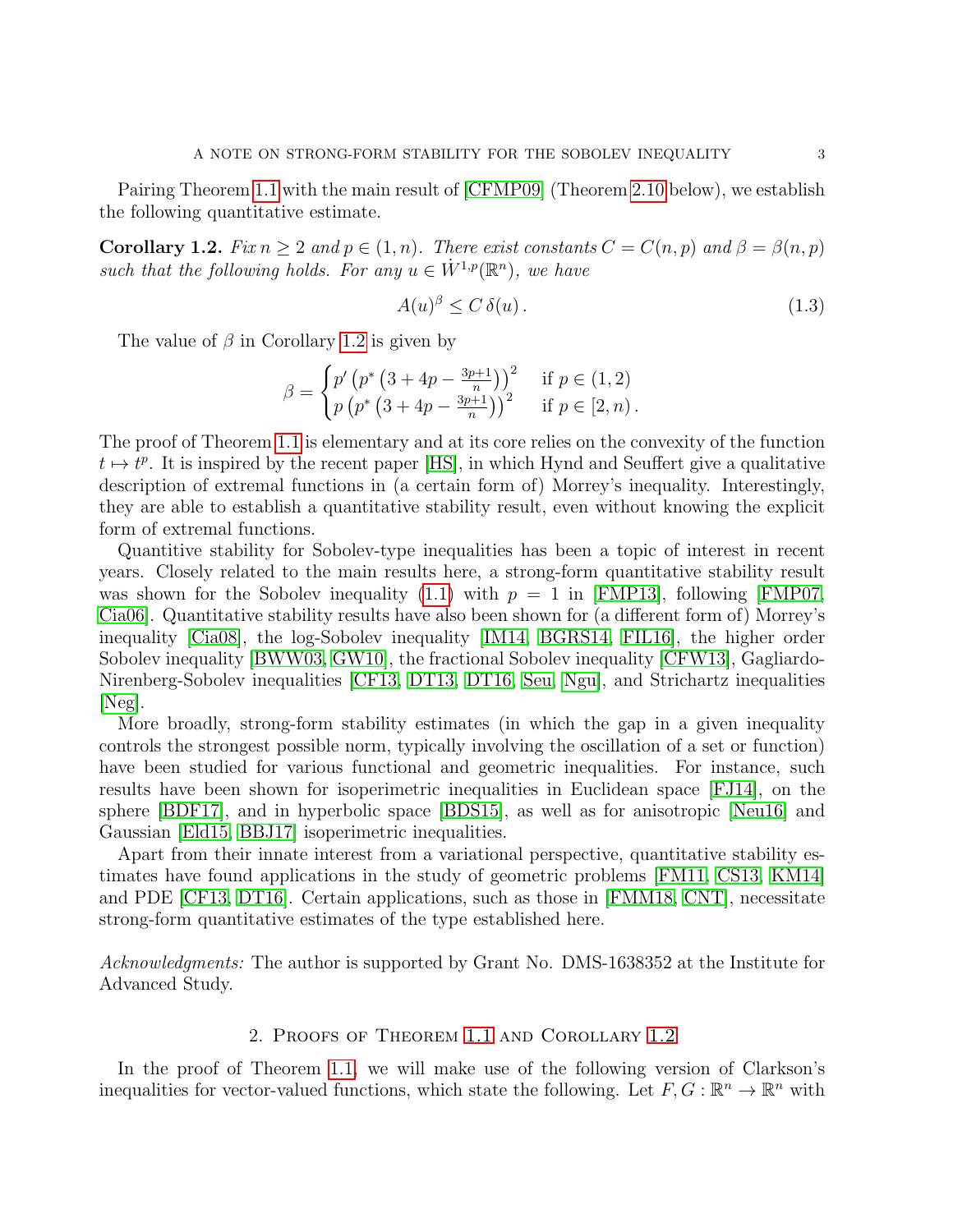#### 4 ROBIN NEUMAYER

 $|F|, |G| \in L^p(\mathbb{R}^n)$ . Then

$$
\left\| \frac{F+G}{2} \right\|_{p}^{p'} + \left\| \frac{F-G}{2} \right\|_{p}^{p'} \le \left( \frac{1}{2} \|F\|_{p}^{p} + \frac{1}{2} \|G\|_{p}^{p} \right)^{p'/p}
$$
\n(2.1)

if  $p \in (1, 2)$ , and

<span id="page-3-0"></span>
$$
\left\| \frac{F+G}{2} \right\|_{p}^{p} + \left\| \frac{F-G}{2} \right\|_{p}^{p} \le \frac{1}{2} \|F\|_{p}^{p} + \frac{1}{2} \|G\|_{p}^{p}.
$$
\n(2.2)

if  $p \geq 2$ . These inequalities were shown for scalar- and complex-valued functions in [\[Cla36\]](#page-7-24), and were extended to functions mapping from  $\mathbb R$  to  $\mathbb R^n$  in [\[Boa40\]](#page-6-9). Though Clarkson's inequalities have been generalized in a number of directions, we could not locate a reference for the precise form of  $(2.1)$  and  $(2.2)$ , so in Section [3](#page-5-0) we prove  $(2.2)$  and show how to deduce [\(2.1\)](#page-3-0) from its scalar-valued analogue.

*Proof of Theorem [1.1.](#page-1-0)* We first consider the case  $p \in (1, 2)$ . Applying [\(2.1\)](#page-3-0) with  $F = \nabla u$ and  $G = \nabla v$ , we find that

$$
\left\| \frac{\nabla u - \nabla v}{2} \right\|_{p}^{p'} \le \left( \frac{1}{2} \|\nabla u\|_{p}^{p} + \frac{1}{2} \|\nabla v\|_{p}^{p} \right)^{p'/p} - \left\| \frac{\nabla u + \nabla v}{2} \right\|_{p}^{p'} \tag{2.3}
$$

Next, the Sobolev inequality [\(1.1\)](#page-0-0) implies that

<span id="page-3-8"></span><span id="page-3-7"></span><span id="page-3-4"></span><span id="page-3-3"></span><span id="page-3-2"></span><span id="page-3-1"></span>
$$
\|\nabla v\|_p^p \le \|\nabla u\|_p^p,\tag{2.4}
$$

and

$$
\|\nabla u + \nabla v\|_p^{p'} \ge S^{p'} \|u + v\|_{p^*}^{p'} .
$$
\n(2.5)

In [\(2.4\)](#page-3-2) we have used the assumption that  $||u||_{p*} = ||v||_{p*}$ . Together [\(2.3\)](#page-3-3), (2.4), and [\(2.5\)](#page-3-4) imply that

$$
\left\| \frac{\nabla u - \nabla v}{2} \right\|_{p}^{p'} \leq \|\nabla u\|_{p}^{p'} - S^{p'} \left\| \frac{u + v}{2} \right\|_{p^{*}}^{p'}.
$$
\n(2.6)

Finally, we claim that

$$
\left\|\frac{u+v}{2}\right\|_{p^*}^{p'} \ge \|u\|_{p^*}^{p'} - p'\|u\|_{p^*}^{p'-1} \left\|\frac{u-v}{2}\right\|_{p^*}.
$$
\n(2.7)

Indeed, Minkowski's inequality implies that

<span id="page-3-6"></span><span id="page-3-5"></span>
$$
\left\| \frac{u+v}{2} \right\|_{p^*}^{p'} \ge \left( \|u\|_{p^*} - \left\| \frac{u-v}{2} \right\|_{p^*} \right)^{p'}.
$$
\n(2.8)

Then, convexity of the function  $t \mapsto t^{p'}$  implies that

$$
\left(\|u\|_{p^*} - \left\|\frac{u-v}{2}\right\|_{p^*}\right)^{p'} \ge \|u\|_{p^*}^{p'} - p'\|u\|_{p^*}^{p'-1} \left\|\frac{u-v}{2}\right\|_{p^*}.
$$
\n(2.9)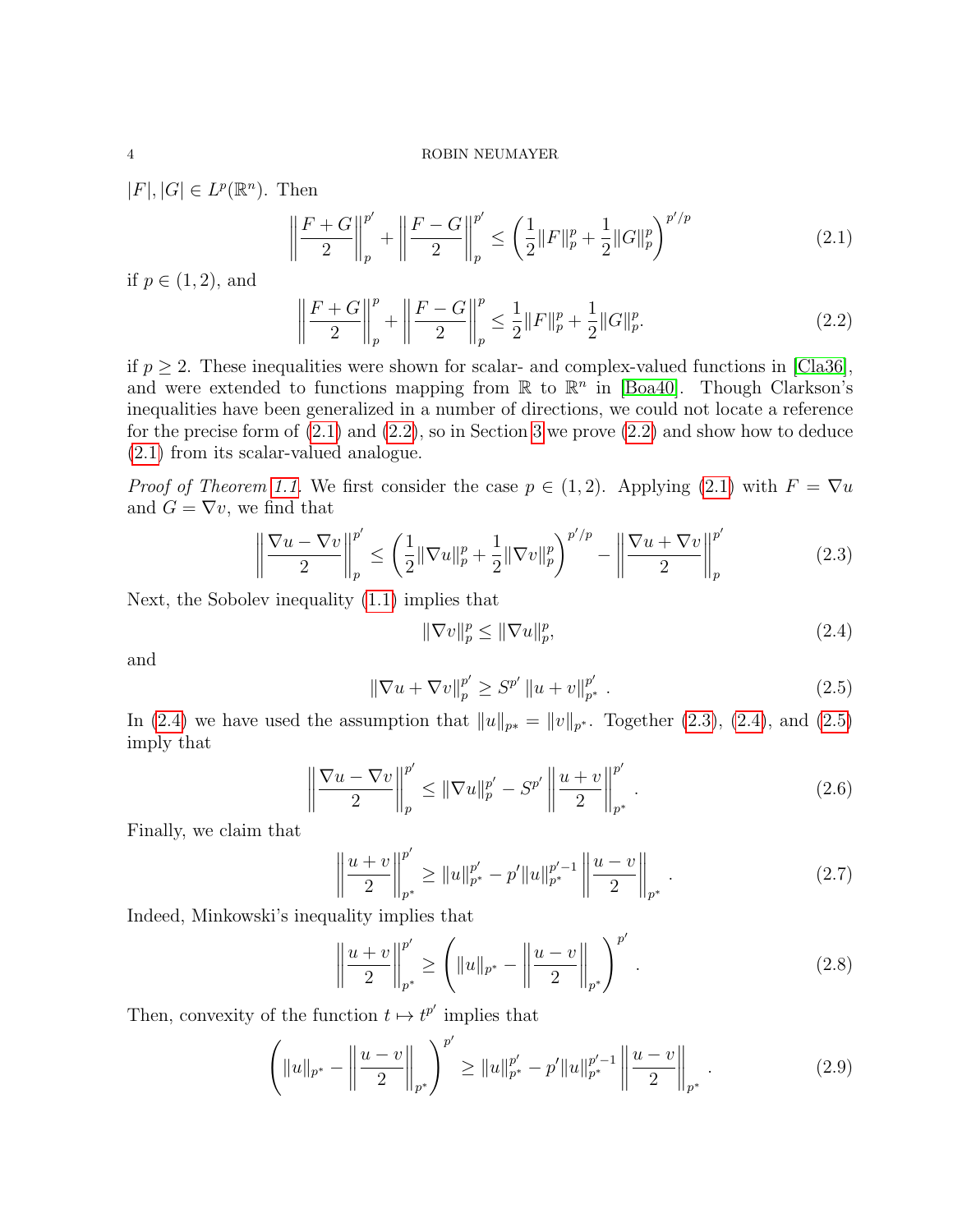Together [\(2.8\)](#page-3-5) and [\(2.9\)](#page-3-6) imply [\(2.7\)](#page-3-7). Finally, combining [\(2.6\)](#page-3-8) and [\(2.7\)](#page-3-7) and dividing through by  $||u||_{p^*}^{p'}$  $p'_{p^*}$  establishes the proof of [\(1.2\)](#page-1-1) with  $C_1 = 2^{p'}$  and  $C_2 = p'2^{p'-1}S^{p'}$ .

Next, the proof for the case  $p \geq 2$  is completely analogous. Indeed, applying Clarkson's inequality  $(2.2)$  followed by the Sobolev inequality  $(1.1)$ , and then  $(2.7)$  (with p replacing  $p'$ , we find that

$$
\left\| \frac{\nabla u - \nabla v}{2} \right\|_{p}^{p} \leq \frac{1}{2} \|\nabla u\|_{p}^{p} + \frac{1}{2} \|\nabla v\|_{p}^{p} - \left\| \frac{\nabla u + \nabla v}{2} \right\|_{p}^{p}
$$
  
\n
$$
\leq \|\nabla u\|_{p}^{p} - S^{p} \left\| \frac{u + v}{2} \right\|_{p^{*}}^{p}
$$
  
\n
$$
\leq \|\nabla u\|_{p}^{p} - S^{p} \|u\|_{p^{*}}^{p} + S^{p} p \|u\|_{p^{*}}^{p-1} \left\| \frac{u - v}{2} \right\|_{p^{*}}.
$$

Dividing by  $||u||_p^p$  $_{p^*}^p$  establishes [\(1.2\)](#page-1-1) with  $C_1 = 2^p$  and  $C_2 = p2^{p-1}S^p$ 

Now, let us recall the main result from [\[CFMP09\]](#page-7-1). The notion of  $L^{p^*}$  asymmetry considered there is

$$
\lambda(u) = \inf \left\{ \frac{\|u - v\|_{p^*}}{\|u\|_{p^*}} : v \in \mathcal{M}, \|v\|_{p^*} = \|u\|_{p^*} \right\}
$$

<span id="page-4-0"></span>**Theorem 2.1** (Cianchi, Fusco, Maggi, Pratelli). Fix  $n \geq 2$  and  $p \in (1, n)$ . There exists a constant  $C = C(n, p)$  such that the following holds. For any  $u \in W^{1,p}(\mathbb{R}^n)$ ,

<span id="page-4-1"></span>
$$
\lambda(u)^{\beta} \le C \, \frac{\|\nabla u\|_p - S \|u\|_{p^*}}{\|u\|_{p^*}},\tag{2.10}
$$

Here  $\beta = (p^* (3 + 4p - \frac{3p+1}{p})$  $\frac{p+1}{n}\Big)\Big)^2$ .

We now prove Corollary [1.2](#page-2-0) by combining Theorems [1.1](#page-1-0) and [2.1.](#page-4-0)

Proof of Corollary [1.2.](#page-2-0) First, let us note that Theorem [2.1](#page-4-0) implies that  $\lambda(u)^\beta \leq C\delta(u)$ , because

<span id="page-4-3"></span>
$$
\frac{\|\nabla u\|_{p} - S\|u\|_{p^*}}{\|u\|_{p^*}} \le \delta(u). \tag{2.11}
$$

To see this, note that for any  $\alpha \geq 1$ , the function  $t \mapsto t^{\alpha} - t$  is increasing for  $t \geq 1$ . In particular, if  $a \geq b \geq 1$ , we have

<span id="page-4-2"></span>
$$
a^{\alpha} - b^{\alpha} \ge a - b. \tag{2.12}
$$

Let  $a = \|\nabla u\|_p / S \|u\|_{p^*}$  and  $b = 1$ . Then applying [\(2.12\)](#page-4-2) with  $\alpha = p'$  for  $p \in (1, 2)$  and  $\alpha = p$  for  $p \in [2, n)$  establishes [\(2.11\)](#page-4-3).

Now, note  $A(u) \leq 1$ , and thus Corollary [1.2](#page-2-0) holds trivially when  $\delta(u) \geq 1$ . We therefore assume that  $\delta(u) \leq 1$ . Let  $v \in \mathcal{M}$  be a function such that  $||v||_{p^*} = ||u||_{p^*}$  and  $||u - v||_{p^*}/||u||_{p^*} \le 2\lambda(u)$ . Then, again letting  $\alpha = p'$  for  $p \in (1, 2)$  and  $\alpha = p$  for  $p \in [2, n)$ ,

. — Процессиональные просто производства и продата в собстановки с производствовки с производствовки с произво<br>В собстановки с производствовки с производствовки с производствовки с производствовки с производствовки с прои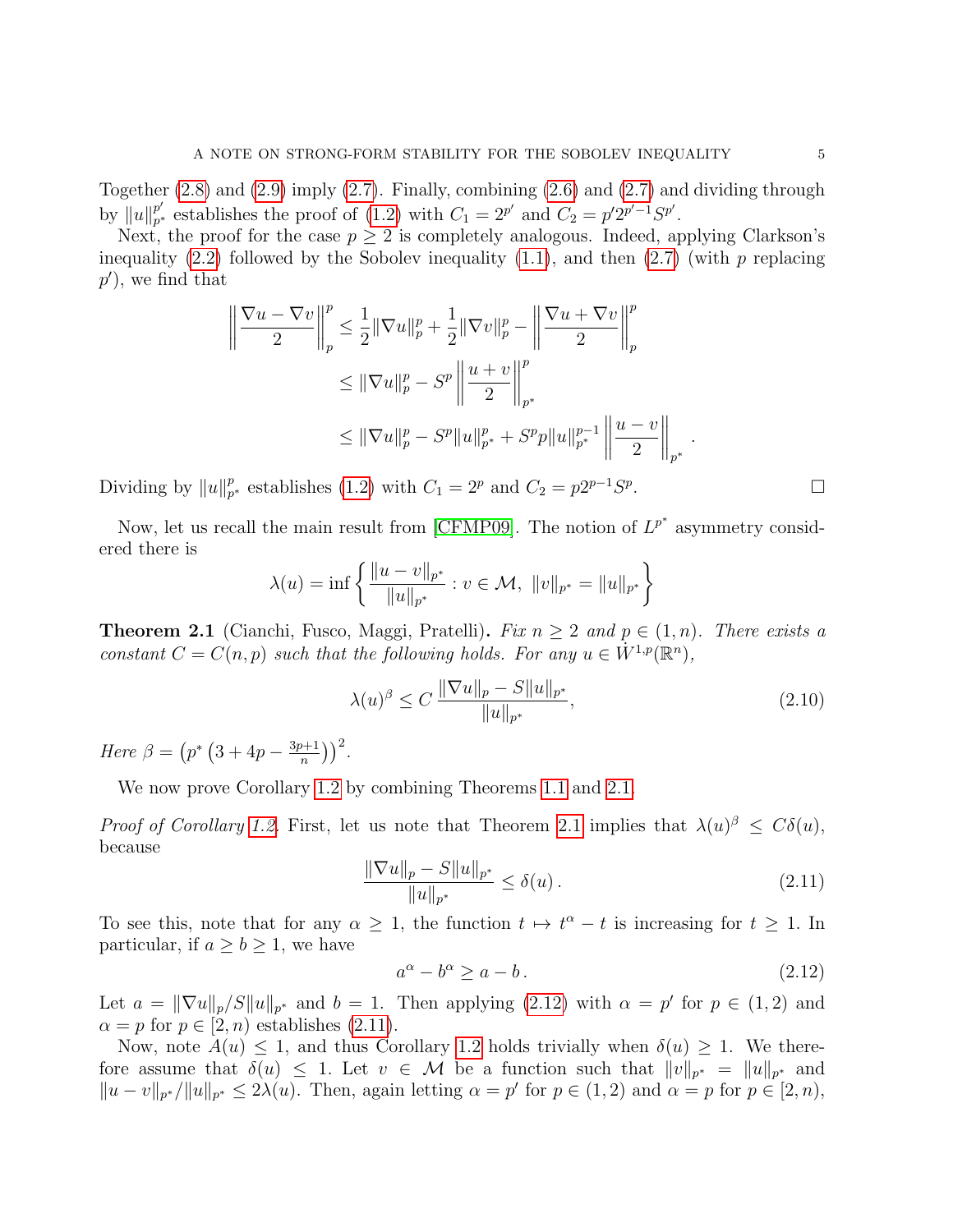### 6 ROBIN NEUMAYER

we apply the Sobolev inequality, Theorem [1.1,](#page-1-0) and Theorem [2.1](#page-4-0) respectively to find that

$$
A(u)^{\alpha} \le \left(\frac{\|\nabla u - \nabla v\|_p}{\|\nabla u\|_p}\right)^{\alpha} \le S^{-\alpha} \left(\frac{\|\nabla u - \nabla v\|_p}{\|u\|_{p^*}}\right)^{\alpha}
$$
  

$$
\le C_1 \delta(u) + C_2 \frac{\|u - v\|_{p^*}}{\|u\|_{p^*}}
$$
  

$$
\le C_1 \delta(u) + C \delta(u)^{1/\beta'} \le C \delta(u)^{1/\beta'}.
$$

The final inequality follows because  $\delta(u) \leq 1$  and  $1/\beta' \leq 1$ . Taking the power  $\beta'$  of the left-and right-hand sides, we establish Corollary [1.2.](#page-2-0)  $\Box$ 

# 3. CLARKSON'S INEQUALITIES FOR VECTOR VALUED FUNCTIONS ON  $\mathbb{R}^n$

<span id="page-5-0"></span>For  $p \in (1, 2)$ , Clarkson [\[Cla36\]](#page-7-24) established the following inequality for, in particular, real numbers a and b:

<span id="page-5-2"></span><span id="page-5-1"></span>
$$
|a+b|^{p'} + |a-b|^{p'} \le 2(|a|^p + |b|^p)^{p'/p}.
$$
\n(3.1)

Let us see how to deduce  $(2.1)$  from  $(3.1)$ . We make use of the reverse Minkowski inequality: if  $s \in (0,1)$ , then for  $(a_1, \ldots, a_n) \subset \mathbb{R}^n$  and  $(b_1, \ldots, b_n) \subset \mathbb{R}^n$  we have

$$
\left(\sum |a_i|^s\right)^{1/s} + \left(\sum |b_i|^s\right)^{1/s} \le \left(\sum |a_i + b_i|^s\right)^{1/s} \tag{3.2}
$$

This inequality follows from the concavity of the function  $t \mapsto t^s$ . We take  $s = 2/p'$  and let  $a_i = |F_i + G_i|^{p'}$  and  $b_i = |F_i - G_i|^{p'}$  for  $i = 1, ..., n$ . Here  $F_i$  denotes the *i*th component of  $F$  in some fixed basis. Then, applying  $(3.2)$  followed by  $(3.1)$ , we find that

$$
|F - G|^{p'} + |F + G|^{p'} \le \left(\sum (|F_i + G_i|^{p'} + |F_i - G_i|^{p'})^{2/p'}\right)^{p'/2}
$$
  

$$
\le 2\left(\sum (|F_i|^p + |G_i|^p)^{2/p}\right)^{p'/2}.
$$
\n(3.3)

<span id="page-5-3"></span>On the left-hand side, we have used  $|F|$  to denote the Euclidean norm. Next, applying the usual form of Minkowski's inequality with  $r = 2/p$  to  $(|a_i|^p)$  and  $(|b_i|^p)$ , we find

$$
\left(\sum (|a_i|^p+|b_i|^p)^{2/p}\right)^{1/2}\leq \left(\left(\sum |a_i|^2\right)^{p/2}+\left(\sum |b_i|^2\right)^{p/2}\right)^{1/p}.
$$

Pairing this with [\(3.3\)](#page-5-3), we find that

<span id="page-5-5"></span>
$$
|F+G|^{p'} + |F-G|^{p'} \le 2\left(|F|^p + |G|^p\right)^{p'/p}.\tag{3.4}
$$

Finally, we make use of the integral form of  $(3.2)$ : for  $s \in (0,1)$ , we have

<span id="page-5-4"></span>
$$
||h_1||_{L^s(\mathbb{R}^n)} + ||h_2||_{L^s(\mathbb{R}^n)} \le ||h_1 + h_2||_{L^s(\mathbb{R}^n)}.
$$
\n(3.5)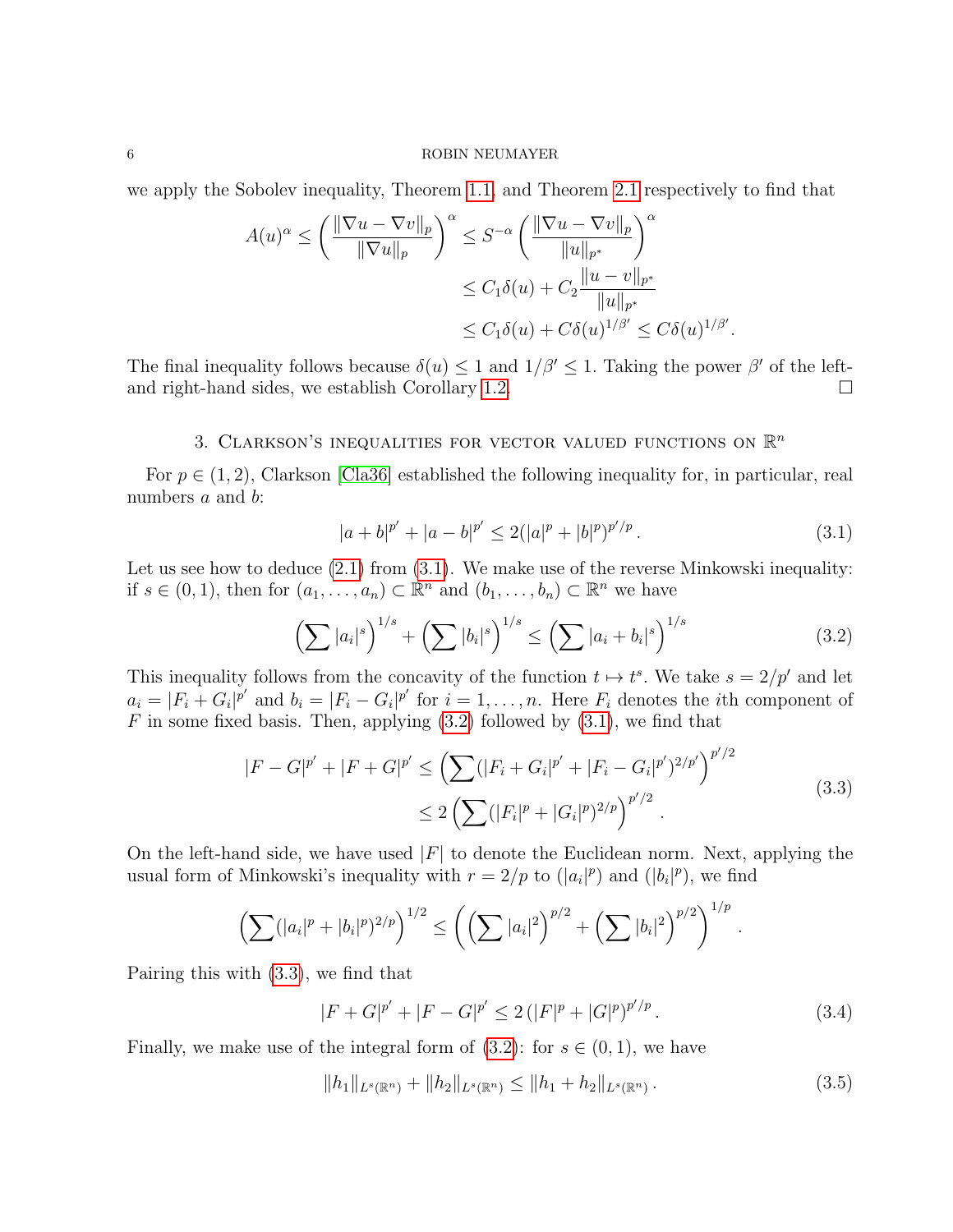We apply [\(3.5\)](#page-5-4) with  $s = p/p'$  and with  $h_1 = |F + G|^{p'}$  and  $h_2 = |F - G|^{p'}$ , and then apply [\(3.4\)](#page-5-5), in order to find that

$$
||F + G||_p^{p'} + ||F - G||_p^{p'} \le \left(\int \left(|F + G|^{p'} + |F - G|^{p'}\right)^{p/p'}\right)^{p'/p}
$$
(3.6)

$$
\leq 2\left(\int |F|^p + |G|^p\right)^{p'/p}.\tag{3.7}
$$

This establishes [\(2.1\)](#page-3-0). The corresponding inequality [\(2.2\)](#page-3-1) for  $p \geq 2$  is straightforward. Note that  $a^{p/2} + b^{p/2} \le (a + b)^{p/2}$  for  $p \ge 2$ . Applying this property and then expanding the squares, we have

$$
|F + G|^p + |F - G|^p = \left(\sum |F_i + G_i|^2\right)^{p/2} + \left(\sum |F_i - G_i|^2\right)^{p/2}
$$
  
\n
$$
\leq \left(\sum (|F_i + G_i|^2 + |F_i - G_i|^2)\right)^{p/2}
$$
  
\n
$$
= \left(2\left(|F|^2 + |G|^2\right)\right)^{p/2}.
$$
\n(3.8)

<span id="page-6-11"></span><span id="page-6-10"></span>Finally, convexity of the function  $t \mapsto t^{p/2}$  implies that

$$
(2(|F|^2 + |G|^2))^{p/2} = 2^p \left(\frac{|F|^2}{2} + \frac{|G|^2}{2}\right)^{p/2}
$$
  
 
$$
\leq 2^{p-1}(|F|^p + |G|^p). \tag{3.9}
$$

We combine  $(3.8)$  and  $(3.9)$  and integrate to conclude the proof of  $(2.2)$ .

#### **REFERENCES**

- <span id="page-6-0"></span>[Aub76] T. Aubin. Problèmes isopérimétriques et espaces de Sobolev. J. Differential Geom., 11(4):573– 598, 1976.
- <span id="page-6-8"></span>[BBJ17] M. Barchiesi, A. Brancolini, and V. Julin. Sharp dimension free quantitative estimates for the Gaussian isoperimetric inequality. Ann. Probab., 45(2):668–697, 2017.
- <span id="page-6-6"></span>[BDF17] V. Bögelein, F. Duzaar, and N. Fusco. A quantitative isoperimetric inequality on the sphere. Adv. Calc. Var., 10(3):223–265, 2017.
- <span id="page-6-7"></span>[BDS15] V. Bögelein, F. Duzaar, and C. Scheven. A sharp quantitative isoperimetric inequality in hyperbolic n-space. Calc. Var. Partial Differential Equations, 54(4):3967–4017, 2015.
- <span id="page-6-2"></span>[BE91] G. Bianchi and H. Egnell. A note on the Sobolev inequality. J. Funct. Anal., 100(1):18–24, 1991.
- <span id="page-6-3"></span>[BGRS14] S. G. Bobkov, N. Gozlan, C. Roberto, and P.-M. Samson. Bounds on the deficit in the logarithmic Sobolev inequality. J. Funct. Anal., 267(11):4110–4138, 2014.
- <span id="page-6-1"></span>[BL85] H. Brezis and E. H. Lieb. Sobolev inequalities with remainder terms. J. Funct. Anal., 62(1):73–86, 1985.
- <span id="page-6-9"></span>[Boa40] R. P. Boas, Jr. Some uniformly convex spaces. Bull. Amer. Math. Soc., 46:304–311, 1940.
- <span id="page-6-4"></span>[BWW03] T. Bartsch, T. Weth, and M. Willem. A Sobolev inequality with remainder term and critical equations on domains with topology for the polyharmonic operator. Calc. Var. Partial Differential Equations, 18(3):253–268, 2003.
- <span id="page-6-5"></span>[CF13] E. A. Carlen and A. Figalli. Stability for a GNS inequality and the log-HLS inequality, with application to the critical mass Keller-Segel equation. Duke Math. J., 162(3):579–625, 2013.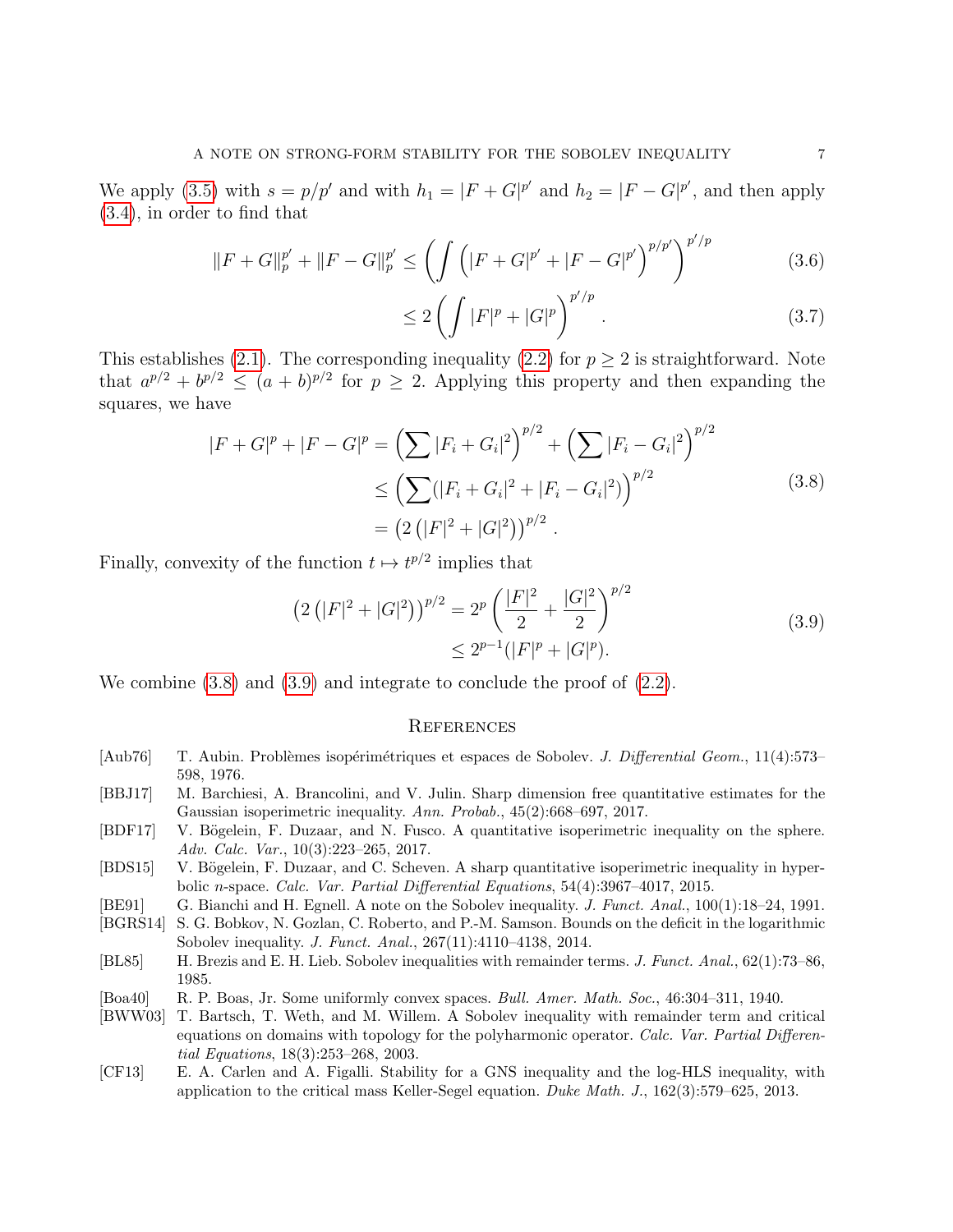#### 8 ROBIN NEUMAYER

- <span id="page-7-1"></span>[CFMP09] A. Cianchi, N. Fusco, F. Maggi, and A. Pratelli. The sharp Sobolev inequality in quantitative form. J. Eur. Math. Soc., 11(5):1105–1139, 2009.
- <span id="page-7-12"></span>[CFW13] S. Chen, R. L. Frank, and T. Weth. Remainder terms in the fractional Sobolev inequality. Indiana Univ. Math. J., 62(4):1381–1397, 2013.
- <span id="page-7-7"></span>[Cia06] A. Cianchi. A quantitative Sobolev inequality in BV . J. Funct. Anal., 237(2):466–481, 2006.
- <span id="page-7-8"></span>[Cia08] A. Cianchi. Sharp Morrey-Sobolev inequalities and the distance from extremals. Trans. Amer. Math. Soc., 360(8):4335–4347, 2008.
- <span id="page-7-24"></span>[Cla36] J. A. Clarkson. Uniformly convex spaces. Trans. Amer. Math. Soc., 40(3):396–414, 1936.
- <span id="page-7-23"></span>[CNT] R. Choksi, R. Neumayer, and I. Topaloglu. Anisotropic liquid drop models. Preprint available at arXiv:1810.08304.
- <span id="page-7-20"></span>[CS13] M. Cicalese and E. Spadaro. Droplet minimizers of an isoperimetric problem with long-range interactions. Comm. Pure Appl. Math., 66(8):1298–1333, 2013.
- <span id="page-7-13"></span>[DT13] J. Dolbeault and G. Toscani. Improved interpolation inequalities, relative entropy and fast diffusion equations. Ann. Inst. H. Poincaré Anal. Non Linéaire, 30(5):917–934, 2013.
- <span id="page-7-14"></span>[DT16] J. Dolbeault and G. Toscani. Stability results for logarithmic Sobolev and Gagliardo-Nirenberg inequalities. Int. Math. Res. Not. IMRN, (2):473–498, 2016.
- <span id="page-7-18"></span>[Eld15] R. Eldan. A two-sided estimate for the Gaussian noise stability deficit. Invent. Math., 201(2):561– 624, 2015.
- <span id="page-7-10"></span>[FIL16] M. Fathi, E. Indrei, and M. Ledoux. Quantitative logarithmic Sobolev inequalities and stability estimates. Discrete Contin. Dyn. Syst., 36(12):6835–6853, 2016.
- <span id="page-7-16"></span>[FJ14] N. Fusco and V. Julin. A strong form of the quantitative isoperimetric inequality. Calc. Var. Partial Differential Equations, 50(3-4):925–937, 2014.
- <span id="page-7-19"></span>[FM11] A. Figalli and F. Maggi. On the shape of liquid drops and crystals in the small mass regime. Arch. Rational Mech. Anal., 201(1):143–207, 2011.
- <span id="page-7-22"></span>[FMM18] A. Figalli, F. Maggi, and C. Mooney. The sharp quantitative Euclidean concentration inequality. Camb. J. Math., 6(1):59–87, 2018.
- <span id="page-7-6"></span>[FMP07] N. Fusco, F. Maggi, and A. Pratelli. The sharp quantitative Sobolev inequality for functions of bounded variation. J. Funct. Anal., 244(1):315–341, 2007.
- <span id="page-7-2"></span>[FMP08] N. Fusco, F. Maggi, and A. Pratelli. The sharp quantitative isoperimetric inequality. Ann. of Math. (2), 168(3):941–980, 2008.
- <span id="page-7-5"></span>[FMP13] A. Figalli, F. Maggi, and A. Pratelli. Sharp stability theorems for the anisotropic Sobolev and log-Sobolev inequalities on functions of bounded variation. Adv. Math., 242:80–101, 2013.
- <span id="page-7-3"></span>[FN19] A. Figalli and R. Neumayer. Gradient stability for the Sobolev inequality: the case  $p \geq 2$ . J. Eur. Math. Soc. (JEMS), 21(2):319–354, 2019.
- <span id="page-7-11"></span>[GW10] F. Gazzola and T. Weth. Remainder terms in a higher order Sobolev inequality. Arch. Math.  $(Basel), 95(4):381-388, 2010.$
- <span id="page-7-4"></span>[HS] R. Hynd and F. Seuffert. Extremal functions for Morrey's inequality. Preprint available at arXiv:1810.04393.
- <span id="page-7-9"></span>[IM14] E. Indrei and D. Marcon. A quantitative log-Sobolev inequality for a two parameter family of functions. Int. Math. Res. Not., (20):5563–5580, 2014.
- <span id="page-7-21"></span>[KM14] H. Knüpfer and C. B. Muratov. On an isoperimetric problem with a competing nonlocal term II: The general case. Comm. Pure Appl. Math., 67(12):1974–1994, 2014.
- <span id="page-7-0"></span>[Lio85] P.-L. Lions. The concentration-compactness principle in the calculus of variations. The limit case. I. Rev. Mat. Iberoamericana, 1(1):145–201, 1985.
- <span id="page-7-15"></span>[Neg] G. Negro. A sharpened Strichartz inequality for the wave equation. Preprint available at arXiv:1802.04114.
- <span id="page-7-17"></span>[Neu16] R. Neumayer. A strong form of the quantitative Wulff inequality. SIAM J. Math. Anal., 48(3):1727–1772, 2016.